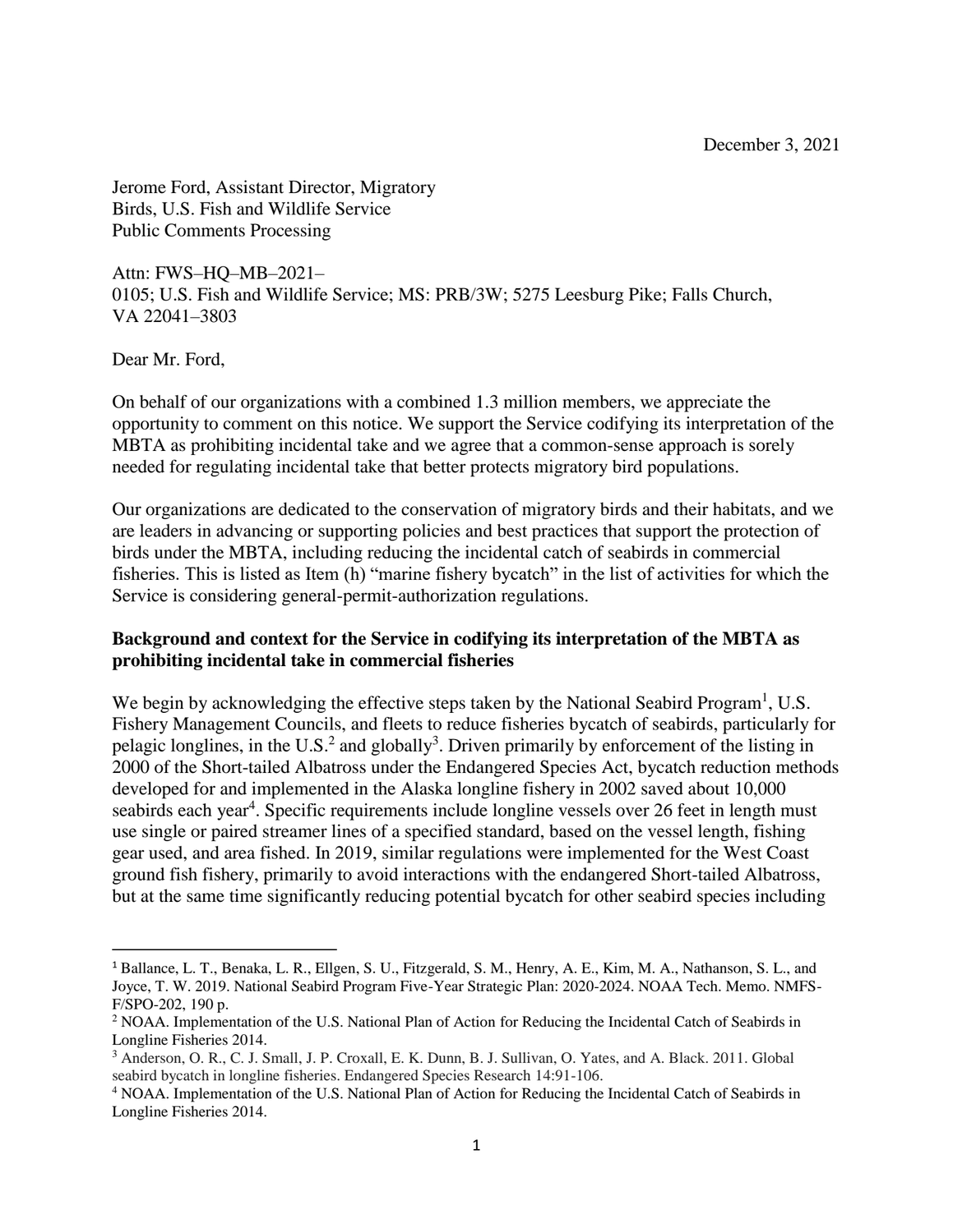Laysan and Black-footed Albatross<sup>5</sup>. We applaud the USFWS for this current effort to codify regulations that we hope will result in increased protections for MBTA seabird species and further cement the US as a global leader in developing and implementing fishery bycatch methods.

Yet, seabirds globally have declined by 70% between 1950 and 2010<sup>6</sup> making them among the most threatened of all bird groups. Moreover, their conservation status has deteriorated more quickly in recent decades<sup>7</sup>. Much of this decline is due to bycatch in fisheries<sup>8</sup> primarily pelagic longline and gill net fisheries, with trawl operations posing additional threats<sup>9</sup>. Globally, long line fisheries are estimated to kill approximately 160,000 birds per year (with an upper range of as much as 320,000) in reported fisheries. Unreported longline fisheries are harder to estimate but likely add another  $80,000 - 160,000$  birds killed per year<sup>10</sup>. The majority of these mortalities were in the albatross (Diomedeidae), petrel and shearwater (Procellariidae) families $^{11}$ .

In some fisheries, such as the Hawaiian deep-set longline fisheries, seabird interactions have increased significantly in recent years—more than eight-fold between 2004-2006 compared to 2017-2019 in the deep-set fishery<sup>12</sup>. Globally, gill net fisheries are estimated to have an annual minimum bycatch of 400,000 birds per year<sup>13</sup>. Along the Pacific coast of the US and Canada, regulations have reduced gillnet bycatch from historical highs, but Zydelis et al.<sup>14</sup> estimate about 20,000 birds are caught annually in this region. However, there is no current estimate for Alaska, which has extensive gillnet fisheries and high seabird diversity and abundance.

Fortunately, as mentioned above, through decades of research and activities driven by the ESA there is a foundation in place for implementing an MBTA permit structure to minimize the incidental catch of seabirds in U.S.-based fleets. The non-discretionary Terms and Conditions in the Biological Opinions have resulted in the development and deployment of a suite of successful bycatch mitigation measures promulgated through the North Pacific, Pacific, and Western Pacific Fishery Management Councils. The regulations, continual iterative testing, analysis and voluntary best practices associated with implementing the Terms and Conditions dramatically reduced the capture of seabirds, especially all three species of North Pacific albatrosses. Second, the existence of observer coverage and logbook requirements for these fleets will support implementing an MBTA permitting approach.

 $\overline{\phantom{a}}$ 

 $5$  50 C.F.R. § 660.21, Seabird Avoidance Program (2019).

<sup>6</sup> Paleczny, M., E. Hammill, V. Karpouzi, and D. Pauly. 2015. Population trend of the world's monitored seabirds, 1950-2010. PloS one 10:e0129342.

<sup>7</sup> Croxall, J. P., S. H. Butchart, B. Lascelles, A. J. Stattersfield, B. Sullivan, A. Symes, and P. Taylor. 2012. Seabird conservation status, threats and priority actions: a global assessment. Bird Conservation International 22:1-34. 8 Ibid

<sup>9</sup> Weimerskirch, H., D. Capdeville, and G. Duhamel. 2000. Factors affecting the number and mortality of seabirds attending trawlers and long-liners in the Kerguelen area. Polar Biology 23:236-249.

<sup>&</sup>lt;sup>10</sup> Anderson, O. R., C. J. Small, J. P. Croxall, E. K. Dunn, B. J. Sullivan, O. Yates, and A. Black. 2011. Global seabird bycatch in longline fisheries. Endangered Species Research 14:91-106.

 $11$  Ibid

<sup>&</sup>lt;sup>12</sup> National Marine Fisheries Service, NOAA. 2021. Seabird interactions and mitigation efforts in Hawaii longline fisheries, 2019 annual report. Pacific Islands Regional Office. National Marine Fisheries Service, NOAA.

 $13 \text{ Žydelis}, R., C. Small, and G. French. 2013. The incidental catch of seabirds in gillnet fisheries: a global review.$ Biological Conservation 162:76-88.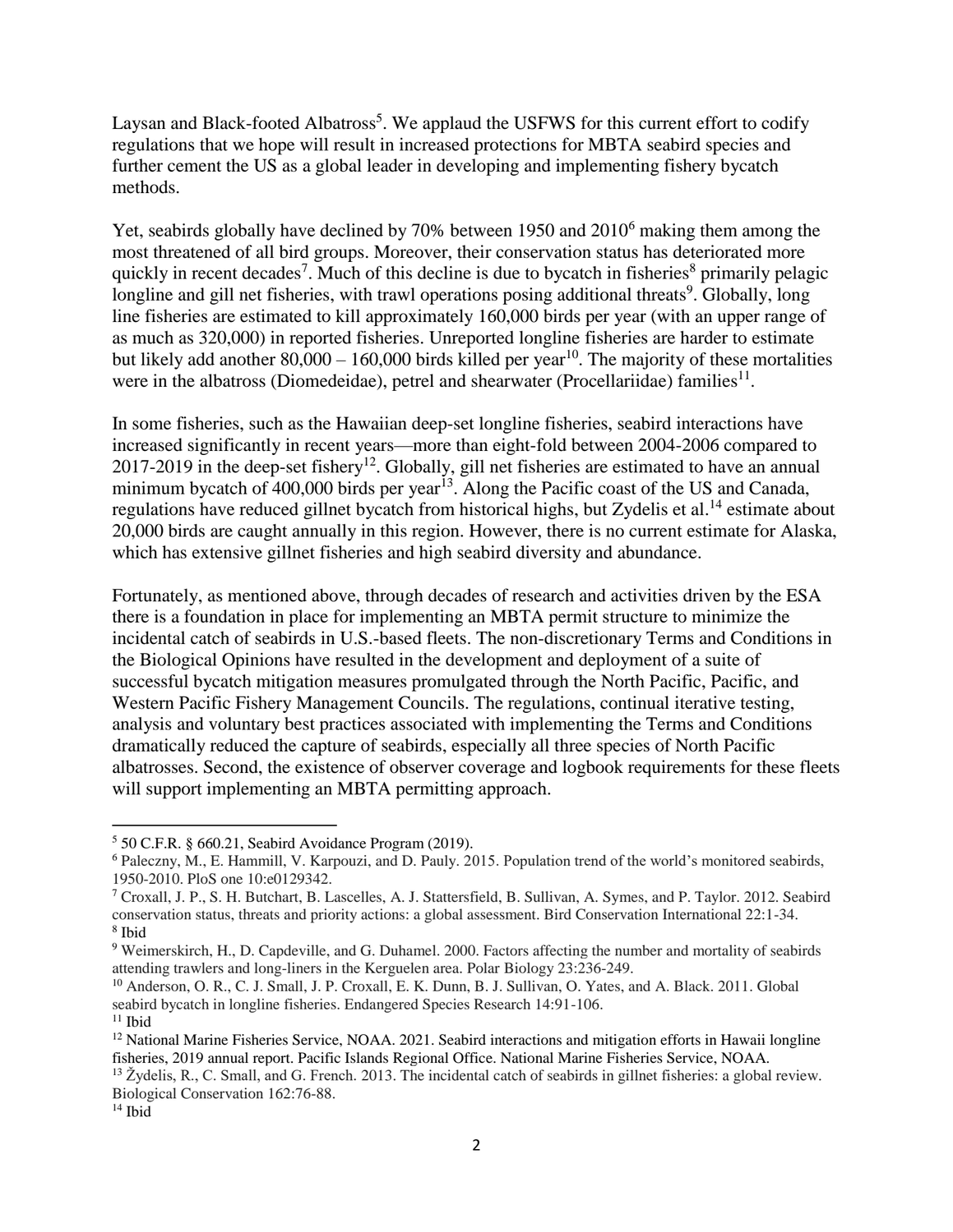## **Recommendations for next steps for the Service in codifying its interpretation of the MBTA as prohibiting incidental take in commercial fisheries**

- 1. Include fishery bycatch in MBTA's prohibition of incidental take. In regards to the three mechanisms the Service is considering for authorizing incidental take, we believe that a general permit could be designed to appropriately permit incidental take in fisheries. We also believe that individual permits could be used to regulate incidental take in fisheries, but that general permits could better meet the goals of the program as expressed by the Service.
- 2. Expand and provide additional capacity for the interagency National Seabird Program and its National Plan of Actions<sup>15</sup>, and renew the interagency Memorandum of Agreement between the USFWS and NMFS that was put in place by the National Plan of Action and that would provide substantial support for seabird bycatch reduction actions and research. Many resources for these approaches exist through technical guidance and codified regulations<sup>16,17</sup>.
- 3. Consider both conservation fees and compensatory mitigation, prioritizing special conservation status species (ESA-candidate species; North pacific albatrosses; Species of Special Concern, IUCN-near-threatened species.)
- 4. Establish a Fund to support conservation actions that result in net benefits to bird species impacted by incidental take. Actions could include management at colonies that reduce disturbance, removal from nesting islands of invasive species that impact birds, etc. Where effective restoration actions are not available, we recommend funds be used to research and develop improved methods to minimize take, but the priority should be to invest in projects that offset bird mortality. We believe the funds should be at levels that are sufficient to offset take that is not able to be minimized, and to invest in developing new tools to further minimize bycatch. We also believe supplemental funds should be made available to support vessels in purchasing any equipment required to minimize bycatch, including education on how to use and monitor the use of these tools. We support supplemental funds coming from public sources to lessen any financial impact on fishers.
- 5. Implement education and outreach to fishery applicants and permitees. This program should focus on the importance and need to minimize take, available options for minimizing take, and methods to best implement these options.

 $\overline{a}$ 

<sup>15</sup> https://www.st.nmfs.noaa.gov/Assets/nationalseabirdprogram/longline\_fisheries.pdf

<sup>&</sup>lt;sup>16</sup> [https://www.govinfo.gov/content/pkg/FR-2019-09-12/pdf/2019-19705.pdf\)](https://www.govinfo.gov/content/pkg/FR-2019-09-12/pdf/2019-19705.pdf); Seabird bycatch solutions for fishery sustainability. [\(https://abcbirds.org/wp-content/uploads/2015/05/Seabird-Bycatch-](https://abcbirds.org/wp-content/uploads/2015/05/Seabird-Bycatch-Solutions_2016_InternetRequired_LowRes.pdf)Solutions 2016 InternetRequired LowRes.pdf)

<sup>17</sup> https://www.fisheries.noaa.gov/feature-story/6-ways-us-fisheries-reduce-albatross-bycatch